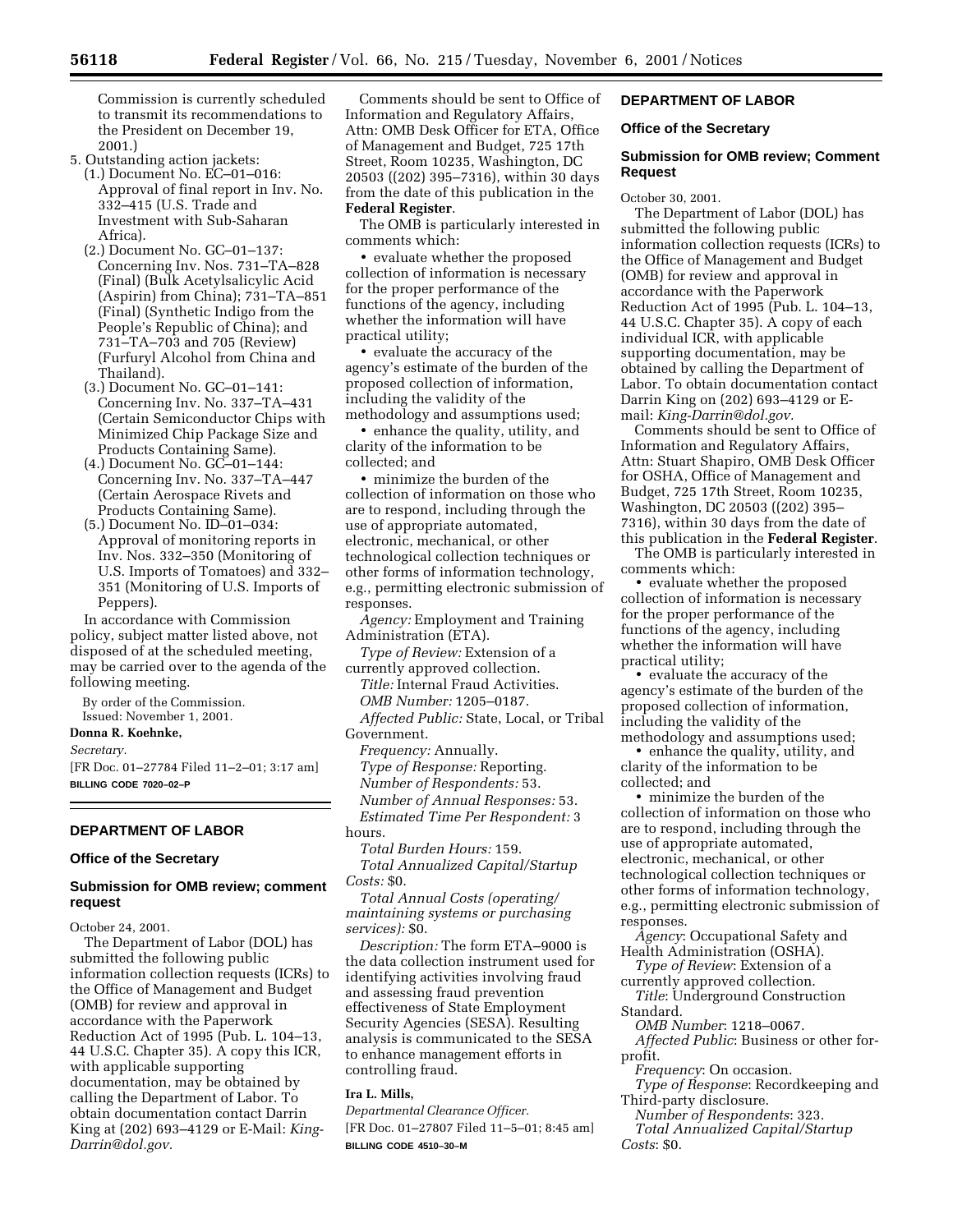*Total Annual Costs (operating/ maintaining systems or purchasing services)*: \$117,000.

| Requirement                                                                                                           | Number of an-<br>nual re-<br>sponses | Average re-<br>sponse time<br>[hours] | Estimated bur-<br>den hours      |
|-----------------------------------------------------------------------------------------------------------------------|--------------------------------------|---------------------------------------|----------------------------------|
|                                                                                                                       | 1,132<br>323                         | .08                                   | 91<br>323                        |
| Recordkeeping for Air-Quality Tests-Big-Bore Projects                                                                 |                                      |                                       |                                  |
|                                                                                                                       | 15.000<br>37,500<br>37,500           | .008<br>.017<br>.05                   | 120<br>638<br>1.875              |
| Recordkeeping for Air-Quality Tests-Small- and Medium-Bore Projects, Projects with Conventionally-Bored Tunnels       |                                      |                                       |                                  |
| Recordkeeping for Air-Quality Tests-Small- and Medium-Bore Projects, Projects That Bore with Microtunneling Equipment | 43,250<br>108.125<br>108,125         | .008<br>.017<br>.05                   | 346<br>1.838<br>5,406            |
|                                                                                                                       | 21,750<br>21,750<br>21,750           | .008<br>.017<br>.05                   | 174<br>369<br>1,088              |
| Recordkeeping for Air-Quality Tests-Gassy Projects                                                                    |                                      |                                       |                                  |
|                                                                                                                       | 27.000                               | .008                                  | 216                              |
| Recordkeeping for Air-Quality Tests-Monitor Calibration                                                               |                                      |                                       |                                  |
|                                                                                                                       | 107.000<br>334,750<br>323<br>885,278 | .17<br>.08<br>.03                     | 18.190<br>26.780<br>10<br>57,464 |

*Description:* 29 CFR 1926.800 requires underground construction employers to certify hoist inspections; post various warning signs; and keep a record of air test results to identify decreasing oxygen levels or potentially hazardous concentrations of air contaminants in order to take corrective action prior to attaining hazardous conditions.

*Agency:* Occupational Safety and Health Administration (OSHA). *Type of Review:* Revision of a currently approved collection. *Title:* Steel Erection—Subpart R, 29 CFR part 1926.750 through 1926.761. *OMB Number:* 1218–0241. *Affected Public:* Business or other forprofit; Federal Government; and State, Local or Tribal Government.

*Frequency:* On occasion.

*Type of Response:* Recordkeeping and Third-party disclosure.

*Total Annualized Capital/Startup Costs:* \$0.

*Total Annual Costs (operating/ maintaining systems or purchasing services):* \$0.

| Requirement     | Number of<br>projects | Frequency per<br>project | Responses | Average re-<br>sponse time<br>[hours] | Estimated bur-<br>den hours |
|-----------------|-----------------------|--------------------------|-----------|---------------------------------------|-----------------------------|
| 1926.752(a)(1)  | 14.551                |                          | 43.653    | .083333                               | 3.638                       |
| 1926.752.(a)(2) | 6.860                 |                          | 6.860     | .083333                               | 572                         |
| 1926.755(b)(1)  | 3.534                 |                          | 3.534     |                                       | 10.602                      |
| 1926.753(c)(5)  | 17.129                |                          | 171.290   | .083333                               | 14.274                      |
| 1926.753(e)(2)  | 2.061                 |                          | 4.122     | .083333                               | 343                         |
| 1926.754(c)(3)  |                       |                          |           |                                       |                             |
| 1926.757(a)(4)  | 856                   |                          | 856       | .083333                               |                             |
|                 | 856                   |                          | 856       | .083333                               |                             |
|                 | 1.713                 |                          | 1.713     | 0.5                                   | 857                         |
|                 | 343                   |                          | 343       | .083333                               | 29                          |
|                 | 19.748                |                          | 19.748    | .016666                               | 329                         |
| 1926.761        |                       |                          |           |                                       |                             |
|                 |                       |                          |           |                                       |                             |
| Total:          | 67,651                |                          | 252.975   |                                       | 30.786                      |